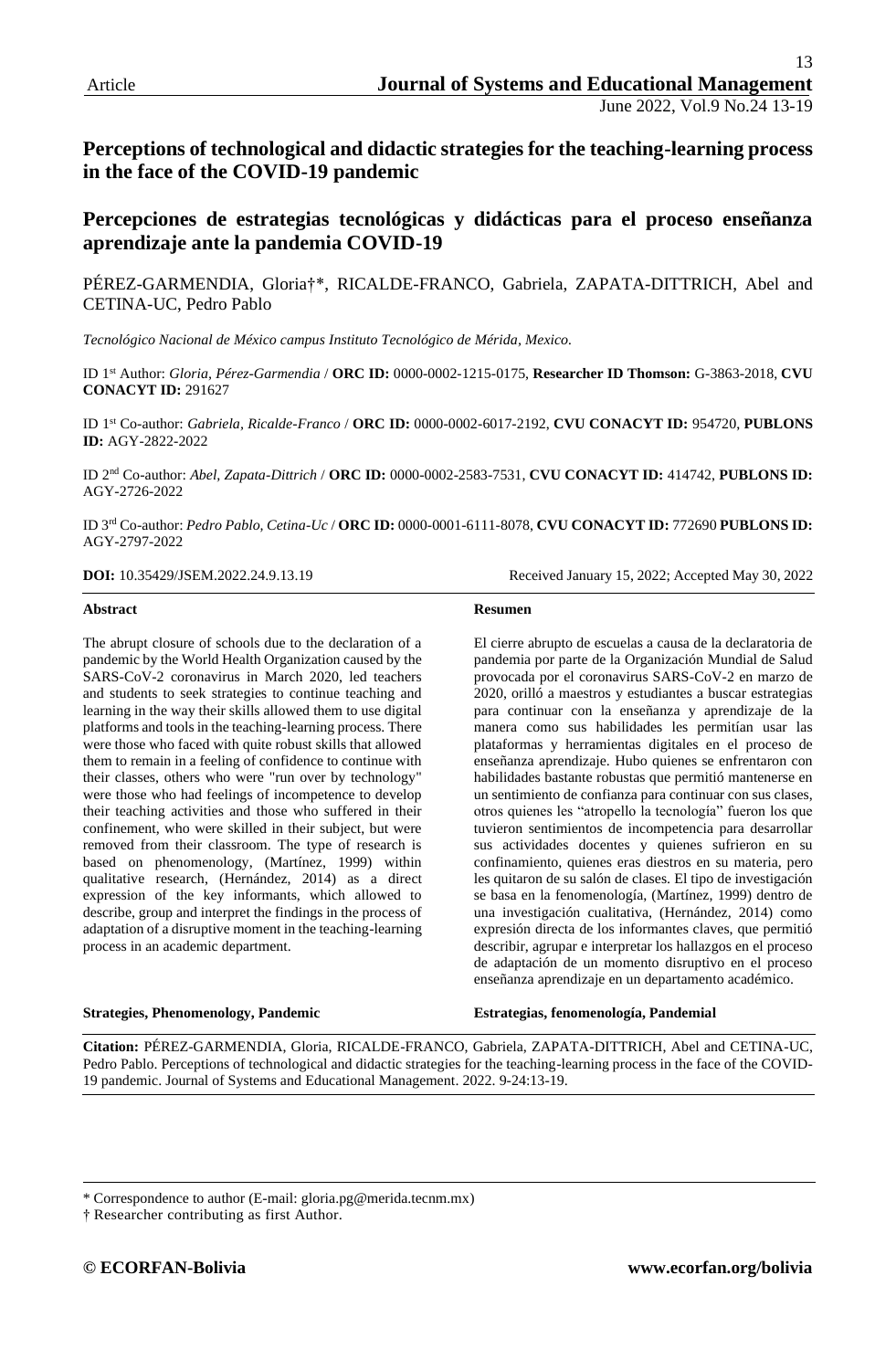# **Introduction**

# **Background**

On March 16, 2020, instructions are given by the educational authorities to suspend face-to-face classes and to continue under the distance modality, due to the declaration of a pandemic by the World Health Organization regarding, the disease caused by the SARS-CoV-2 coronavirus, due to the danger it faced with the lethal and unknown virus until then. Situations like these multiplied in all schools worldwide, some research such as those carried out (Portillo-Peñuelas, S.A. Castillanos.Pierra, L.I.; Reynoso-González, O.U. y Gavotto Nogales, O.I. (2020)

The Technological Institute of Mérida had to close its doors to more than 5,000 students from the southeast of the country, both at the undergraduate and postgraduate levels, to a teaching staff of 380 teachers and 165 administrators, all of whom had to face drastic changes in their teaching practice. The results expressed were from an academic department of technology.

### **The use of virtual platforms in academic work**

The studies carried out on digital platforms in recent years and proposed by several authors guide their research on the way in which communication technologies applied to education have evolved. with changes in pedagogical models, the option to use teaching strategies and methodologies that force the teacher to use the internet and technological resources as an alternative communication between education professionals and the educational community in general, on the other hand, learners who were born in the era of technologies are more familiar with these devices, their applications and internet connection, they expect the continuous and permanent updating of the teacher to improve educational processes. (Amón-Abad, C.E; Garcia-Herrera, D.G.; Erazo-Alvarez C.A. y Erazo-Alvarez, J.C (15 noviembre 2020).

Under these circumstances, given the vertiginous changes that occurred with the sanitary confinement due to the situation of the COVID-19 pandemic in March 2020, educational institutions had to implement urgent strategies to continue providing the educational service, for which there was a need to look for teaching alternatives relying on new communication technologies, as well as new, more flexible, creative teaching strategies that contrasted with traditional strategies, to make them available to students, seeking above all to be able to provide quality training by the times of the pandemic.

Prestigious institutions in the country determined strategies such as the creation of a class in Google Classroom developed departmental exams in Google Forms, PowerPoint presentations of the contents of the study programs (Luna Ramírez, F.E., Albor Calderón, M.G. and Groce Ortiz, A.T. (January-December 2021)

What problems in the teaching-learning process did the students, teachers, and administrators face? What teaching strategies should teachers apply when the school closed its doors due to the health contingency? What was the emotional situation found by teachers, students, and administrators? The objective is to approach from a general perspective, the perception of the academic-administrative coping strategies carried out at the higher technological level, the experience of the actions taken in the administrative-economic department at a critical moment to continue with the teaching-learning process. to higher education students whose educational facilities were closed from one day to the next.

## **What are virtual environments for learning?**

Delgado Fernández, (2009) in Bello Díaz, Rafael Emilio (2005), calls virtual environments for learning "classrooms without walls", and affirms that it is a virtual social space, whose best current exponent is the internet, it is not face-to-face, but representational, it is not proximal, but distal, it is not synchronous, but multichromatic, and it is not based on spatial enclosures with the interior, border, and exterior, but rather depends on electronic networks whose interaction nodes may be scattered throughout various countries.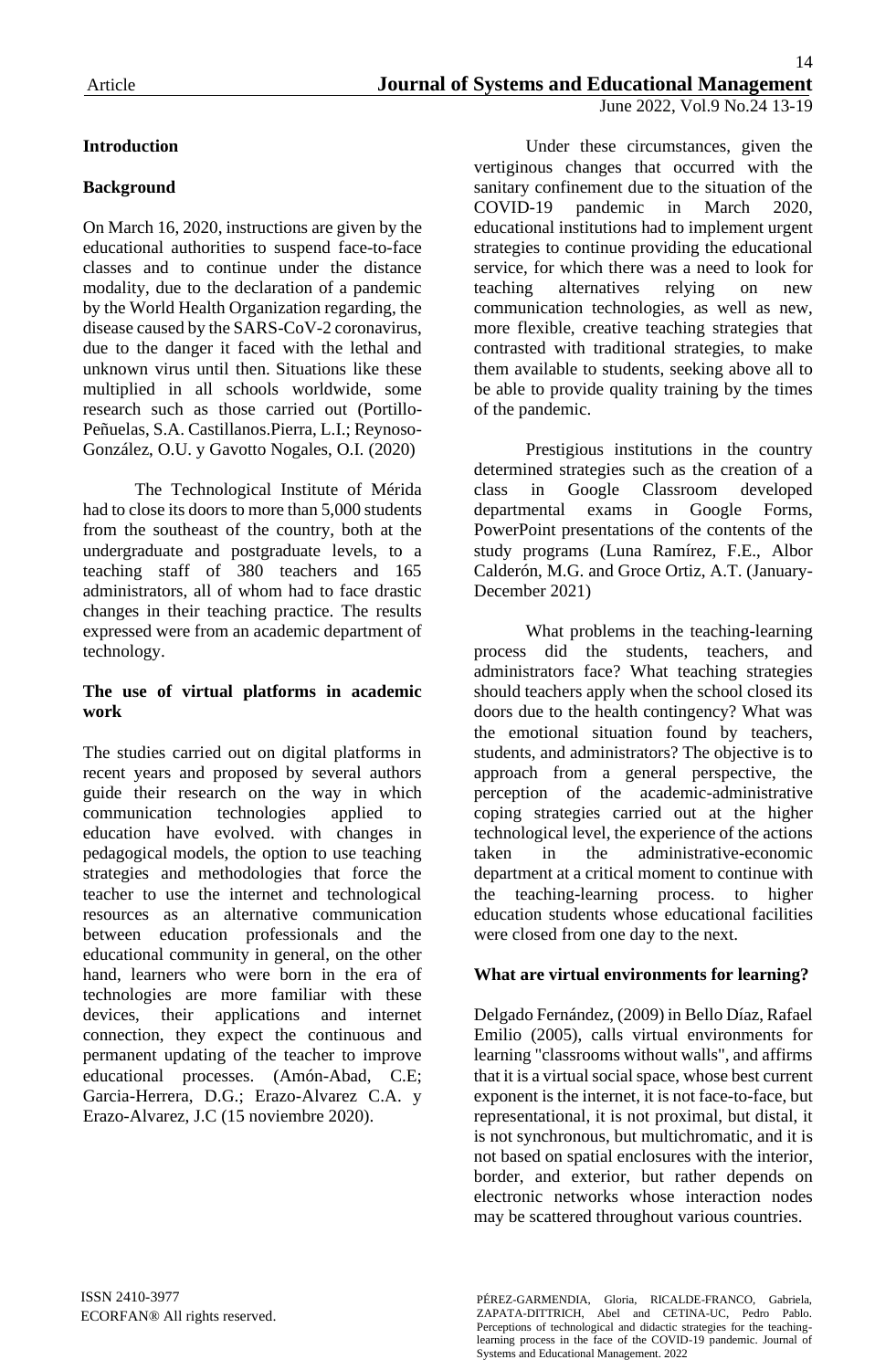The Moodle virtual platform is a free course management system. CMS for its acronym in English is defined by Boneu (2007) as a system that facilitates content management in all its aspects: creation, maintenance, publication, and presentation. Also, they are known as Web Content Management (WCM) network content management systems. All of these features help educators create new learning environments online.

The system was created by Martin Dougiamas, who was the administrator of WebCT at the Curtin University of Technology and was based on the pedagogical ideas of constructivism. The first version of the platform appeared on August 20, 2002, and new versions have been created regularly (Moodle official site).

Brightspace is an LMS platform developed by desire2learn software company, this learning platform focuses on the academic part of e-learning, which means schools and universities. Its service is offered from the cloud of the web, so it is not necessary to install any platform. It is certified with ISO 27000 which certifies information security.

## **Definition of teaching strategies**

Didactics is defined as the technique used to manage, most efficiently and systematically, the teaching-learning process (De la Torre, 2005), the components that interact in the didactic act are:

- The teacher or professor.
- The learner or student body.
- The content or matter.
- The learning context.
- Methodological or didactic strategies.

The didactic strategies contemplate the learning strategies and the teaching strategies.

## **Methodology**

The type of qualitative research is based on phenomenology, (Martínez, 1999), (Hernández, 2014) as a direct expression of the key informants, which allowed for describing, grouping, and interpreting the findings in the adaptation process of a disruptive moment in the teaching-learning process. The research procedure was based on the collection of information that leads to answering the study questions, aimed at identifying the teachinglearning strategies used by teachers and students of technological higher education. By the stated objective, the research was carried out under the interpretive paradigm (Cohen, L. and Manion, L. 1990) understood as a process where a set of hermeneutical experiences is carried out within the research context. The results reveal the strategies imposed in a period from March 2020 to January 2022.

In this investigation, the intentional sampling strategy was used and specifically in the sampling-based on criteria for the selection of informants, whose main predominance was: students enrolled in the January - June 2020 semester until the January June 2022 semester. Teachers teaching virtual classes from the January-June 2020 semester until the January-June 2022 semester. Acting directors in the January-June 2020 semester until the January-June 2022 semester.

To identify how they faced the situations of confinement and closure of schools with faceto-face classes, open interviews were conducted with 10 teachers who taught classes in the periods studied, with 120 students from the economic-administrative area, and with two acting directors in the same periods in the academic department.

### **Procedure for the collection and analysis of information**

To answer the research questions, what problems in the teaching-learning process did the students, teachers and administrators face? What teaching strategies did the teachers apply when the school closed its doors due to the health contingency? What is the emotional situation found by teachers, students, and administrators? For which the three moments indicated by Martínez (1998) were assumed.

PÉREZ-GARMENDIA, Gloria, RICALDE-FRANCO, Gabriela, ZAPATA-DITTRICH, Abel and CETINA-UC, Pedro Pablo. Perceptions of technological and didactic strategies for the teachinglearning process in the face of the COVID-19 pandemic. Journal of Systems and Educational Management. 2022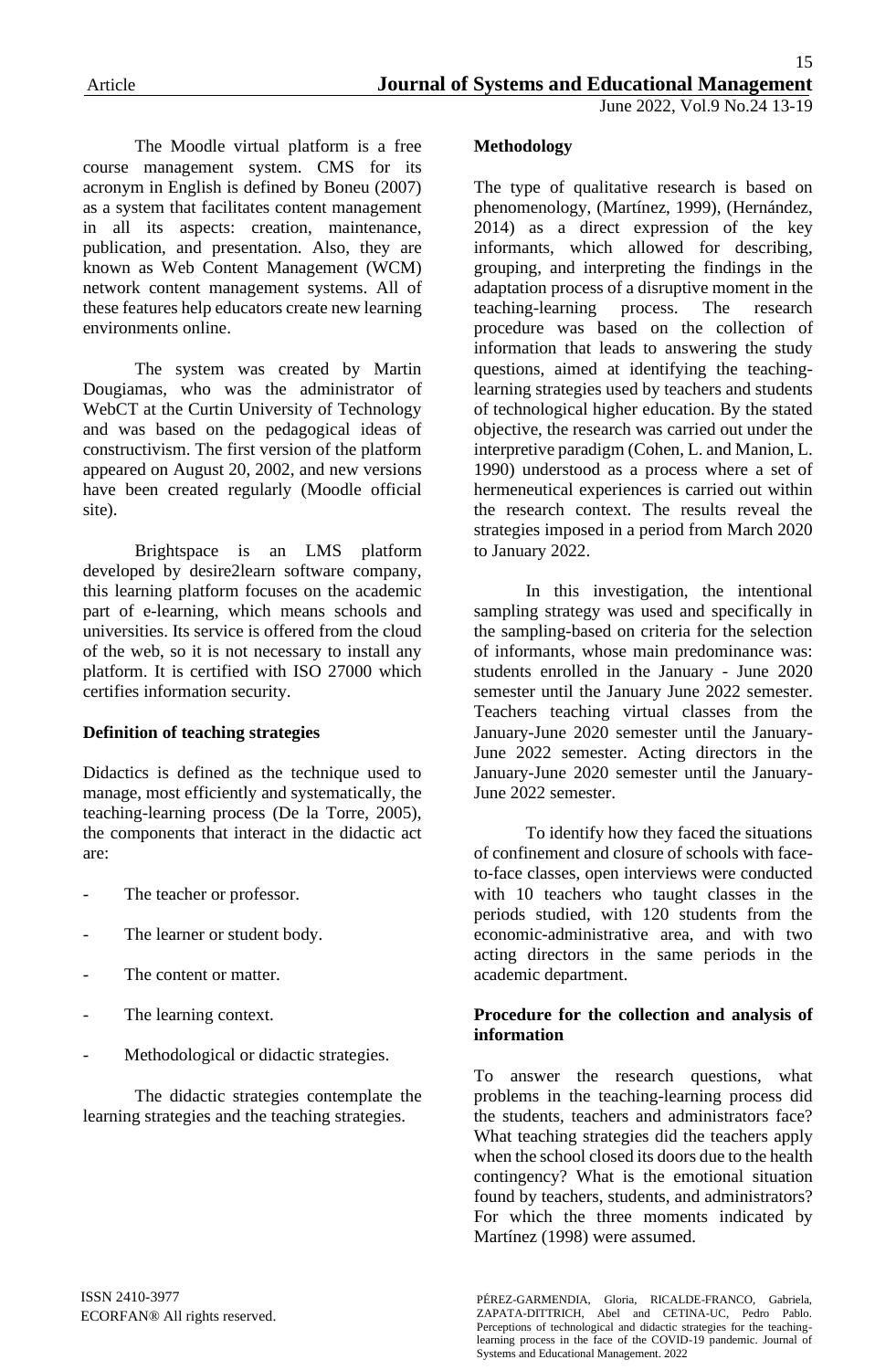The first moment, of the initial description of the phenomenon to keep in a situational context.

In the second moment, interviews were applied where the key informants described the emotions they felt and the strategies they had to do to continue with the teaching-learning process in a disruptive context that contrasted with traditional strategies.

Finally, a conceptual synthesis was built that synthesizes and narrates the findings of the experiences in the adaptation process at an uncertain moment in the teaching-learning process.

### **Results**

As a result of the descriptive process, that requires qualitative research under the phenomenological methodology, cited by Aguirre-García, J.C, and Jaramillo-Echeverri, L.G. July-December 2012, contributes to the knowledge of school realities, to the experiences of the actors in the training process, that tries to see things from the point of view of other people, describing, understanding and interpreting, aimed at answering the research question on what problems in the teaching-learning process did students, teachers and administrators face? What teaching strategies did the teachers apply when the school closed its doors due to the health contingency? What is the emotional situation found by teachers, students, and administrators?

The results are presented according to the expressions exposed in the interviews carried out with the key informants, for which extraction of content is made in categories: In table 1 it corresponds to the category of emotions that they felt in the process of confinement and closure of schools to take classes in person. In table 2. Strategies implemented by teachers, students to continue with the teaching-learning process, and table 3. Implemented technological tools.

Students

When starting the first semester of the degree, a feeling of joy.

June 2022, Vol.9 No.24 13-19

- The pandemic arrives and i got scared, what is going to happen? Will classes continue?
- They inform me that the classes will be online, i got scared because i thought i was not going to learn.
- Fear for health.
- I thought i wasn't going to be ready to change my modality.
- The beginning was very difficult, i am not used to being in confinement.
- It took me about seven months to adapt to confinement.
- Have the mindset that everything is going to be okay.
- Lots of mood swings, which i'm working on improving.
- I feel like i'm making progress.

**Teachers** 

- The beginning was not very stressful having taken virtual platform courses in semesters before the pandemic.
- I had a lot of problems adapting to teaching.
- I got COVID-19 with severe symptoms in may 2020.
- I had a period of 40 days of illness, including 10 days in the hospital.
- I had support from the authorities.
- It was stressful due to physical exhaustion, and inflammation that prevented me from sitting for a long time.
- I managed to complete all the elements of the platform which gave me a lot of security and peace of mind.
- So far i am very calm knowing that i manage the different platforms very well.
- Currently, there is great uncertainty that i live that there is no concrete program of how the return to classes will be, today we have news tomorrow. This creates confusion.
- If we are sick with COVID-19, the school has given us the support of having a space so as not to infect another classmate and have the time to stay home and recover. This gives us peace of mind. I had the aftermath of postcovid.
- Tiredness, inflammation in the joints.

**Directors** 

- The work was more intense being at home, more hours were worked assisting teachers who had doubts, talking on the phone with each of the teachers,
- Teachers were asked how they were doing, what was the situation in the synchronous classes,
- Be available for more than twelve hours so that the teaching-learning process is not affected.
- At the end of the day, he felt more physical fatigue.

**Table 1** Emotions, stress symptoms caused by confinement and school closures. *Source: Own elaboration*

PÉREZ-GARMENDIA, Gloria, RICALDE-FRANCO, Gabriela, ZAPATA-DITTRICH, Abel and CETINA-UC, Pedro Pablo. Perceptions of technological and didactic strategies for the teachinglearning process in the face of the COVID-19 pandemic. Journal of Systems and Educational Management. 2022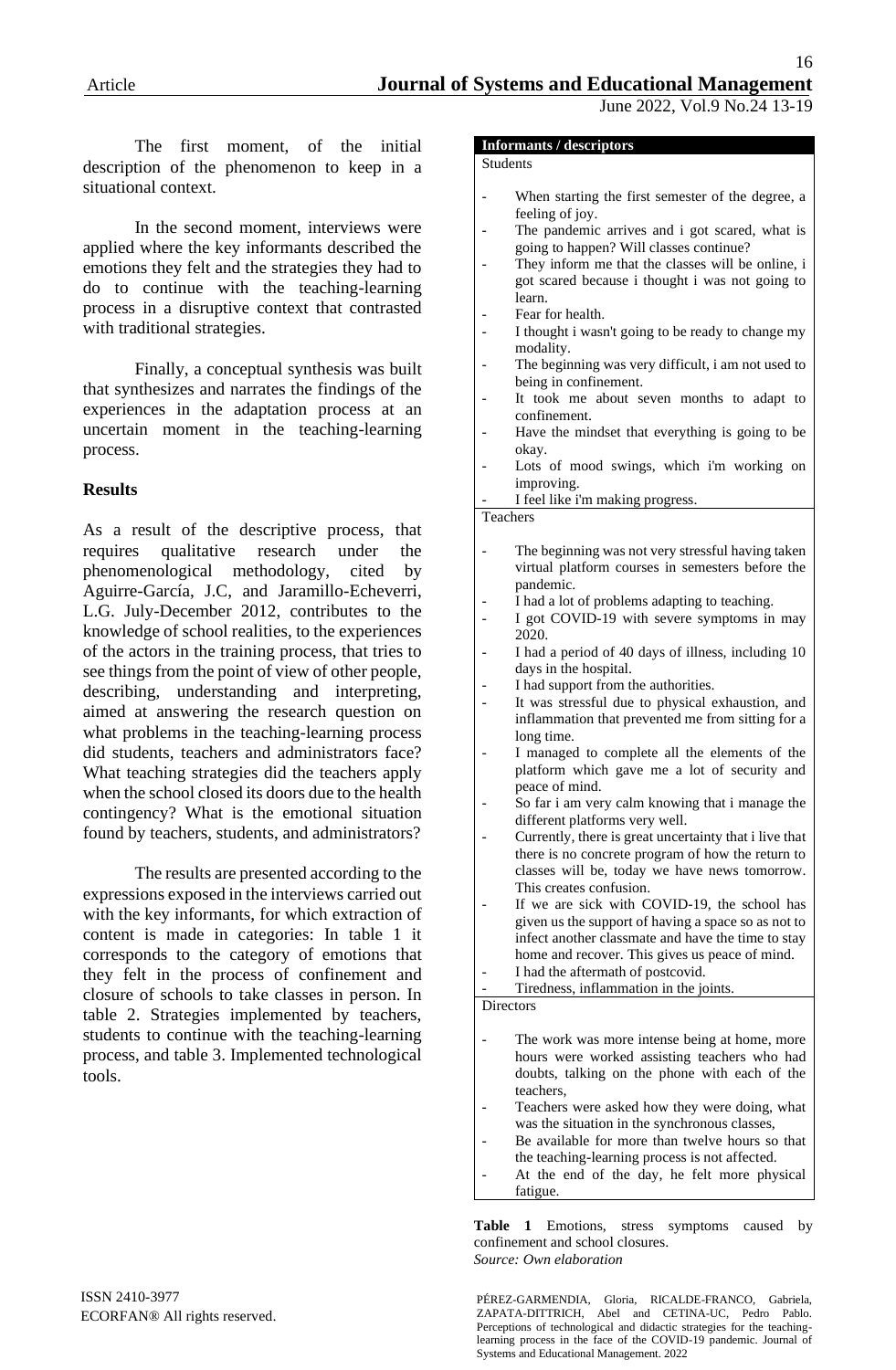The Strategies that teachers and students implemented to continue with the teachinglearning process describe the different paths that students, teachers, and administrators had to take according to their knowledge and skills in the different digital platforms, as shown. in table 2.

### **Informants / descriptors**

Students

- Start taking classes online, teachers still do not know how to organize, they started with what they knew.
- The strategies were as if they were face-to-face, solving doubts.
- The teachers, each took a different path in the implementation of their actions in teaching their classes.

Teachers

- I adapted quickly because i had previously taken some courses in digital tools.
- I realized the great importance of having material on the platform to have certainty on the part of what the student is going to see with the teacher and the teacher to have a structure that allows him to qualify fairly and does not take him a lot of time. To evaluate the works, of the exams that are online.
- Where it was not very good was that the brightspace platform began to be used on a mandatory basis and some teachers who did not have the skills to face these changes found it difficult to apply them in their classes. I had the opportunity to direct the learning of other
	- colleagues in the bright space platform.

Directors

- Through the academy and the academic sub directorate, strategies are sought to serve students with the same quality and flexibility
- Teachers are asked to be flexible and give feedback to students to follow up and avoid dropouts.
- In the august-december 2020 period, teacher training was reinforced in the design and handling of materials for each of their subjects.
- Small support groups were formed, where the teachers who had the greatest ability in the brightspace and teams platforms, guided and followed up a group of no more than 5 teachers, depending on the support their classmates needed.
- A group of social service students was trained to support teachers who required more specific help to upload material and activities to the platforms, with excellent results with teachers who had deficiencies in technological skills.
- In the august-december 2021 semester, there was already enough teaching material, with recorded classes, much more adapted to the distance modality, with a 6% failure rate
- It was implemented that residences and social services were carried out as home offices.
- The strategy of carrying out the qualification exams on the teams platform was proposed, having a well-defined process, where teachers who had greater skills in the platforms were invited to be synods.

**Table 2** Strategies implemented by teachers and students to continue with the teaching-learning process. *Source: Author's Perception*

Table 3 mentions the different technological tools implemented by the students, teachers, and administrators that they used in the teaching-learning process, considering their competence in tools to teach synchronous classes and content repositories for each subject.

#### **Informants / descriptors**

Students

- Implemented the brightspace platform.
- Programs in the (virtual) cloud.
- Use of my phone.
- Synchronous class platforms such as teams, zoom, and Webex.

Teachers

- I had material from the subjects taught on the moddle platform and my students could access the resources and tasks.
- The brightspace platform began to be used on a mandatory basis.
- I followed another platform to follow the sessions in class, i combined the zoom platform with the brightspace platform.
- The school has given us the facilities to develop the work. The brightspace platform had changed and those of us who were able to adapt had no problems, however, the teachers who did not have the skills to use the platform did have many problems managing the platform.
- The institution has an entry filter system, where you can verify if any worker or student has symptoms of COVID-19, it indicates that they cannot enter the facilities.
- It was hard for me to learn the platforms, and i'm still learning.

### **Directors**

- Workers are trained in virtual mode by an expert institution on the subject.
- The management of the brightspace platform is instructed as a repository where students can access content, activities, and exams according to the topics programmed in the study plans of each subject.
- An online learning platform, brightspace, was implemented, which allowed the transformation of a classroom into a platform with the contents of activities, exams, and academic resources.
- Institutional emails are used
- The webex and team's platform is used for synchronous classes.

#### **Table 3** Technological tools implemented *Source: Author's Perception*

PÉREZ-GARMENDIA, Gloria, RICALDE-FRANCO, Gabriela, ZAPATA-DITTRICH, Abel and CETINA-UC, Pedro Pablo. Perceptions of technological and didactic strategies for the teachinglearning process in the face of the COVID-19 pandemic. Journal of Systems and Educational Management. 2022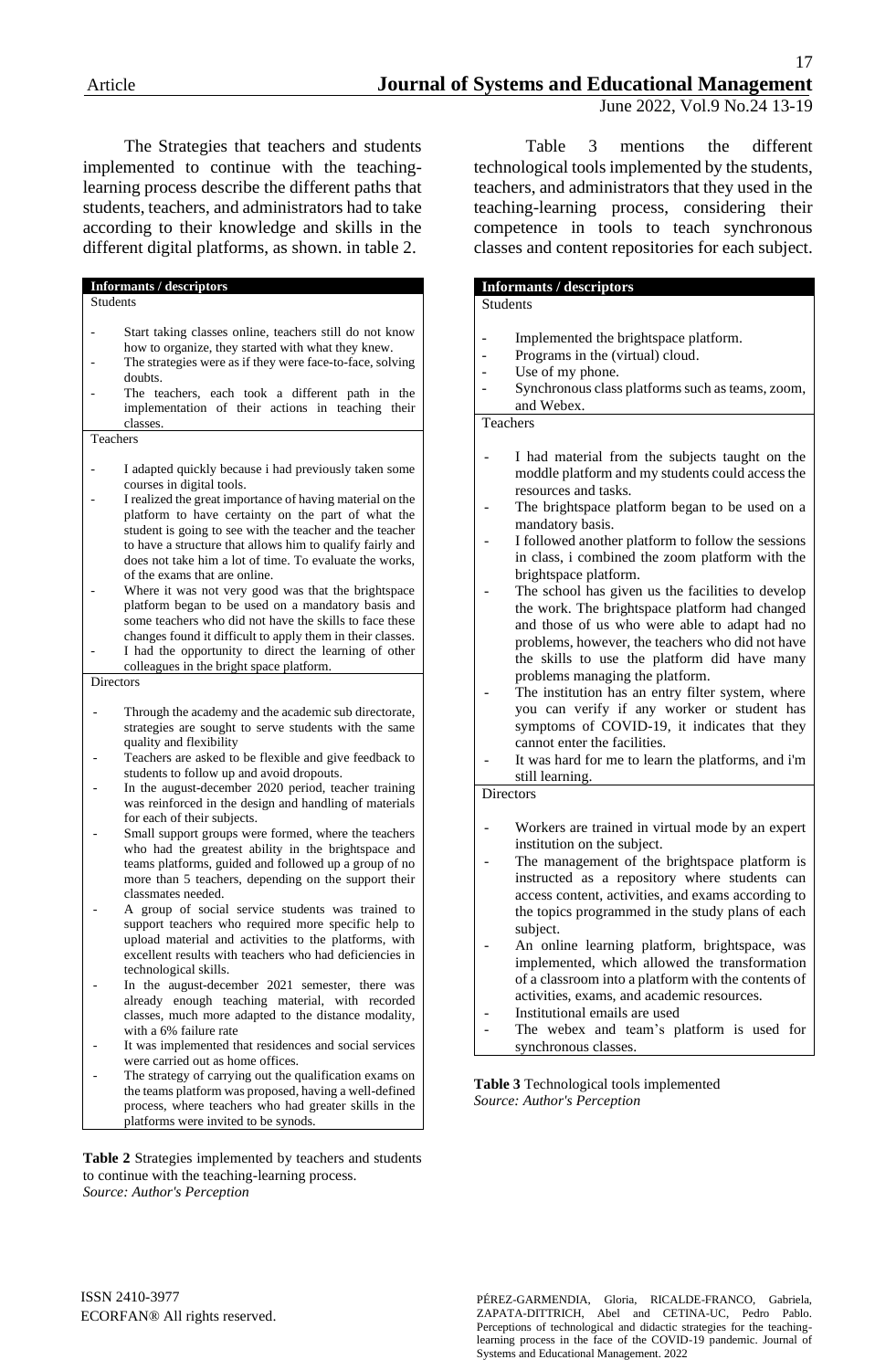## **Conclusions**

Therefore, it can be affirmed that the pandemic and the closure of schools triggered states of stress, physical and emotional exhaustion, uncertainty, fear of getting sick in the teachers, some had consequences of the disease, such as extreme fatigue, inflammation, although the school provided support to the employees who got sick, colleagues who supported other colleagues in learning the platforms that the management provided for the management of the content, activities, and exams of the subjects on the Brightspace platform.

Synchronous classes were on Teams, Webex, and Zoom. Although the training was given in a general way, the technological capacities of the teachers were different and the application of the contents was not the same at the beginning, but as the semesters passed, the teachers became more skilled in the use of the platforms.

Various strategies were implemented to develop the content of the subjects on the Brightspace platform. These consisted of training groups of social service students to specifically support teachers who had a problem with uploading teaching resources, scheduling activities in subjects, and reporting attendees to synchronous classes in Teams or Webex. and in a general way to use the platform.

Small teams of no more than five members were also formed, guided by a teacher with greater technological skills, who advised the other members on the management of the Brightspace platform throughout the first semester of the pandemic.

Although the results presented are from an academic department, it denotes a reality lived in a period of confinement and closure of the technological in a new reality with the teaching-learning process, a study of greater scope is being worked on where other departments are addressed and a greater number of subjects to investigate.

## **References**

Aguirre-García, J.C. y Jaramillo-Echeverri, L.G. (julio-diciembre, 2012) Aportes del método fenomenológico a la investigación educativa. *Revista Latinoamericana de Estudios Educativos (Colombia)* 8 (2) https://www.redalyc.org/articulo.oa?id=134129 257004

Amon-Abad C. E., García-Herrera, D.G Erazo-Aalvaréz C.A. Erazo-Alvarez J.C. Teaching and Student Perspective on the use of the Esemtia virtual.*Revista interdisciplinarian de humanidades:Educación, ciencia y tecnología. platform*; 6 (6) No. 3 2020 https://www.cienciamatriarevista.org.ve/index.p hp/cm/article/view/402/535 DOI 10.35381/cm.v6i3.402

Brightspace.org in | D2L Plataforma de aprendizaje en línea | Creadores del software BRIGHTspace LMS https://www.d2l.com/es/

Cohen, L.y Manion, L. Métodos de investigación educativa. Madrid: Muralla, 1990.

De la Torre Zermeño, F. (2005) *12 lecciones de pedagogía, educación y didáctica*. México. Alfaomega.

Delgado Fernández, M. y Solano González A. (2009) Estrategias didácticas creativas en entornos virtuales para el aprendizaje. *Revista Electrónica Actualidades Investigativas en Educación*. 9(2) en: estrategias didácticas creativas en entornos virtuales para el aprendizaje.

https://www.redalyc.org/articulo.oa?id=447130 58027

Hernández, Sampieri, R., Fernández Collado, C. y Baptista Lucio, M. del P. (2014) *Metodología de la Investigación*. 6 ed. México. McGraw-Hill

Luna Ramírez, F.E., Albor Calderón, MG. y Groce Ortiz, A.T. (enero – junio 2021). El uso de las plataformas virtuales como apoyo para el trabajo académico en línea. *Revista Electrónica ANFEI digital.*

*https://anfei.mx/revista/index.php/revista/articl e/view/750/0*

Martínez, M. (1999). *El comportamiento humano*. Caracas. Trillas.